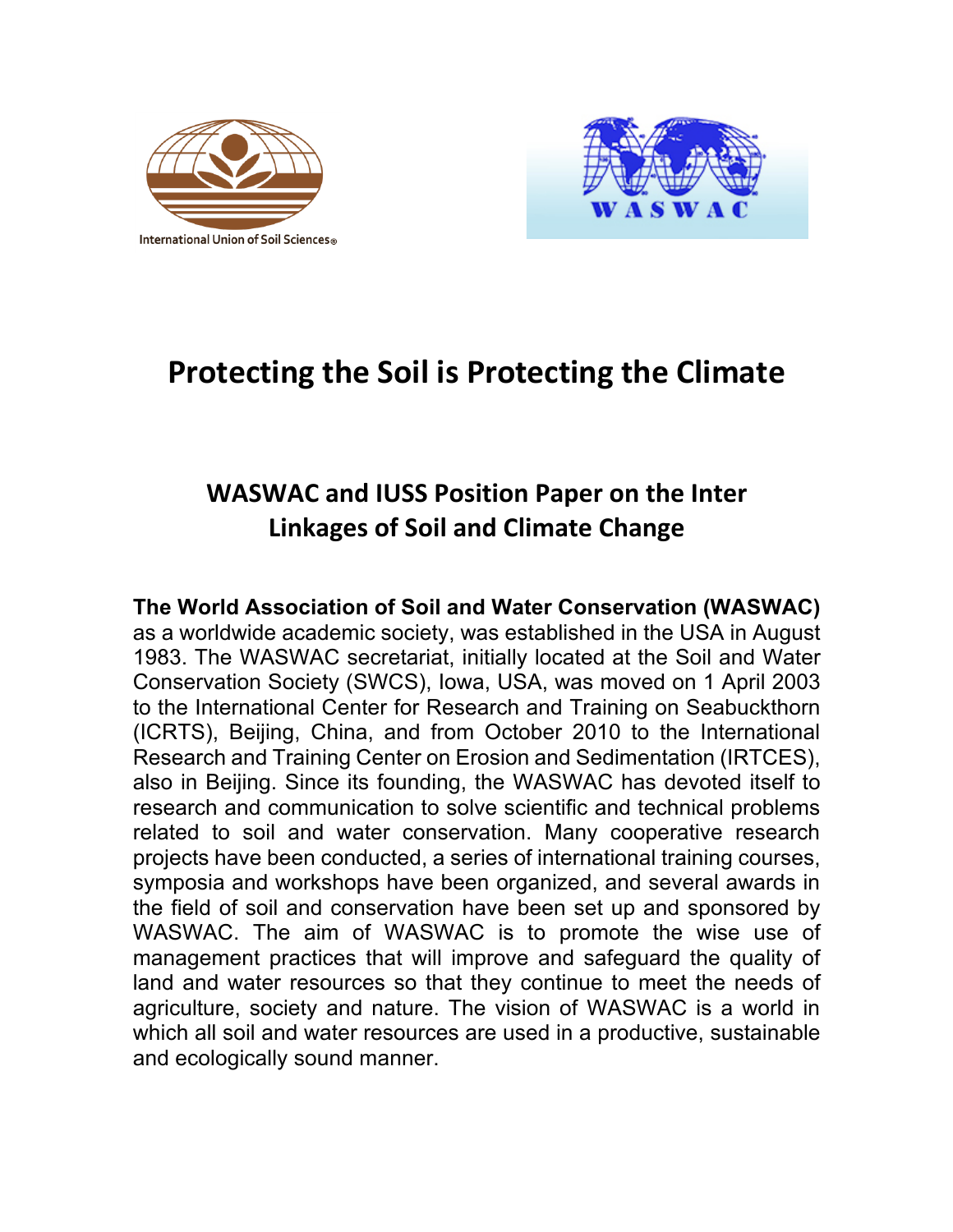**The International Union of Soil Sciences (IUSS)** was founded as the International Society of Soil Science (ISSS) on 19th May 1924. The IUSS has been a scientific union member of ICSU (International Council for Science) since 1993. Since the merger of ICSU with the International Social Science Council to form the International Science Council (ISC) in 2018 the IUSS is a member of ISC (https://council.science/). The objectives of the IUSS are to foster all branches of the soil sciences and their applications, and to give support to soil scientists in the pursuit of their activities. In addition, the IUSS aims to put soils and soil science on the global agenda. Activities IUSS takes action to advance soil science, including arranging of meetings, conferences and the World Congress of Soil Science; It provides a structure for managing the science of soil science and arranges for the publication and distribution of material relevant to the interests of the Union, and its members as well as arranging for studies in particular fields, such as specific definitions, classifications and databases; It establishes cooperation with other related organizations and represents Soil Science to a wide external audience. The scientific activities of IUSS are undertaken through 4 Divisions and each Division has 4 to 6 Commissions. Meetings within the commissions as well as interdivisionally occur regularly on specific topics and enable the scientific exchange both regionally or as worldwide events.

# **Introduction**

This position paper elaborates the significance and implications of the world's soil systems as climate regulators in their still unexploited potential to fight climate change and in the aspiration of modern society aiming at sustainable use of resources and safeguarding of life on the planet.

About twelve thousand years ago, in the Holocene, the stabilization and improvement of the climate made possible the start of agriculture, and as a consequence, the construction of the first cities, civilizations, science, technology and progress that we now enjoy.

Nowadays all this human development and progress is in danger from another climate change. But this time not naturally but triggered by man. The current anthropic climate change threatens the destabilization and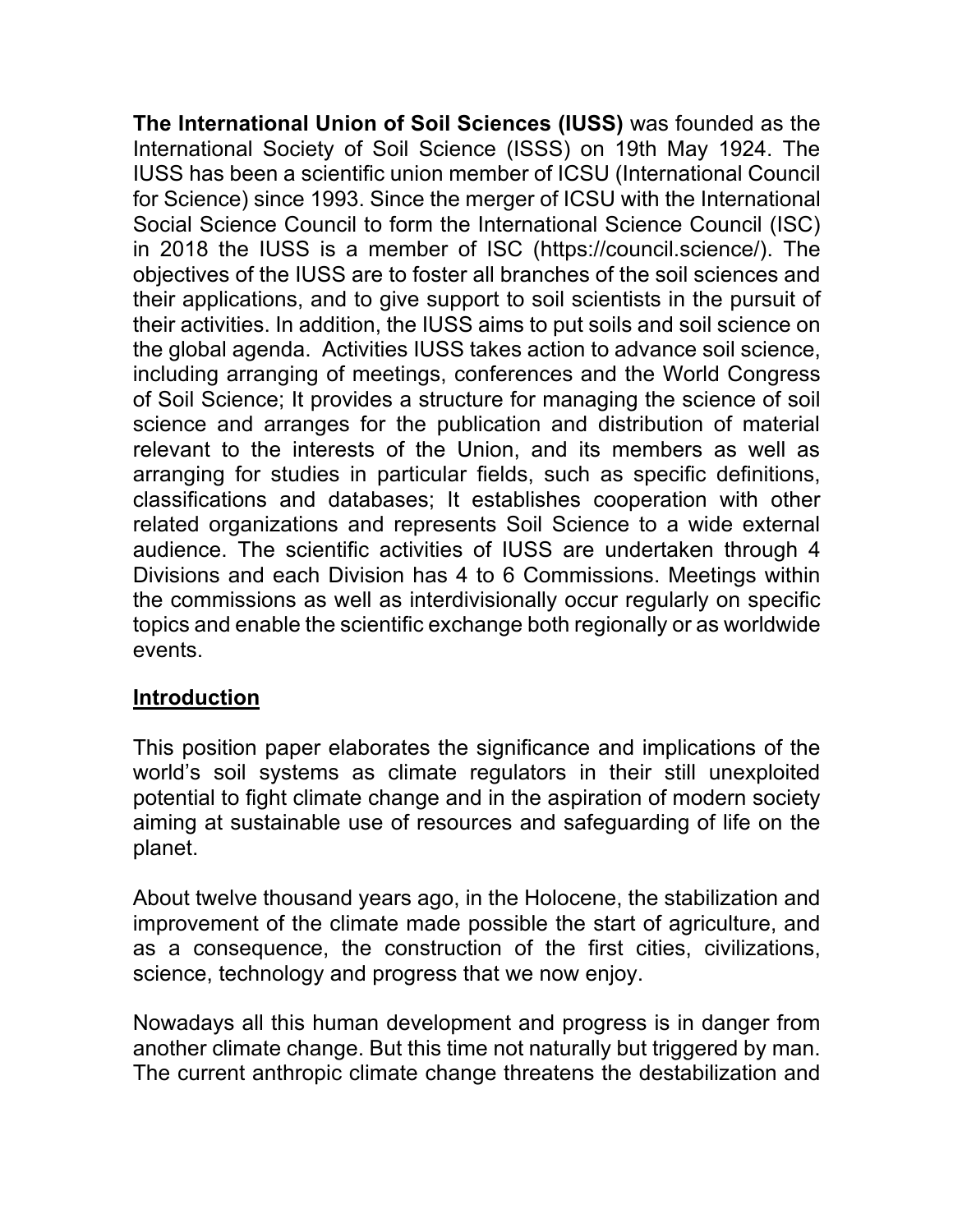collapse of basic productive systems and crucial socio-economic structures.

The main consequence is the chemical alteration of the atmosphere that implies the modification of climatic parameters and their feedback with terrestrial ecosystems. The current level of well-being and progress, at least in some parts of the planet, has its Achilles tendon in the consequences of the vast tonnage of greenhouse gases that we have continuously emitted into the atmosphere for more than two centuries.

It is a global threat unprecedented in human history. Most probably climate change is the greatest social, economic and environmental challenge of the 21st century. In many aspects, we are faced with problems of still unknown and unpredictable consequences, the control of which will require scientific knowledge and new responses and more intelligent ways of relating to the natural environment.

The current trend of global warming has a special impact on soil functionality. Climate change alters the drivers of natural climate variability and climate extremes, with subsequent impacts on terrestrial ecosystems and land processes. In turn, physical, physicochemical, and biogeochemical land forcing and feedbacks mechanisms affect the climate system.

According to the IPCC AR  $6<sup>th</sup>$  Climate Change 2021, "Land surface air temperatures have risen faster than the global surface temperature since the 1850s, and it is virtually certain that this differential warming will persist into the future. It is virtually certain that the frequency and intensity of hot extremes and the intensity and duration of heatwaves have increased since 1950 and will further increase in the future even if global warming is stabilized at 1.5°C. The frequency and intensity of heavy precipitation events have increased over a majority of those land regions with good observational coverage and will extremely likely increase over most continents with additional global warming. Over the past half-century, key aspects of the biosphere have changed in ways that are consistent with large-scale warming: climate zones have shifted poleward, and the growing season length in the Northern Hemisphere has increased" Also, "The majority of the land area has experienced decreases in available water during dry seasons due to the overall increase in evapotranspiration. The land area affected by increasing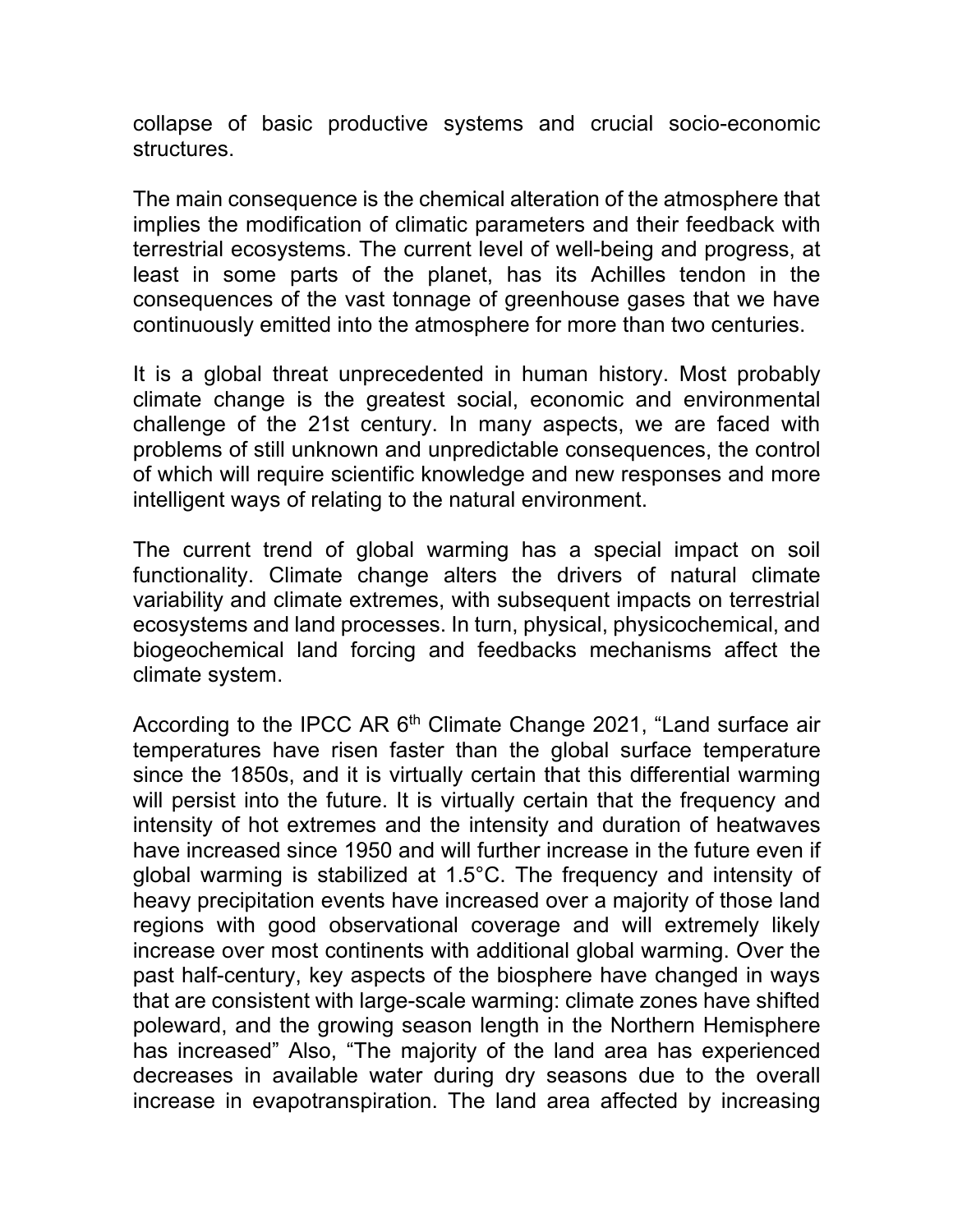drought frequency and severity will expand with increasing global warming".

As a significant consequence, the increase in climate variability, extreme climatic phenomena, torrential rains and floods are affecting the stability of soils and their ability to buffer extreme climatic phenomena and maintain productivity and biological diversity over the land. Conversely, soil degradation especially due to non-adjusted land management affects important parameters of climate regulation and the atmospheric chemical composition. Among others: changes in albedo, radiative forcing, soil moisture, surface roughness, evapotranspiration, emission and retention of greenhouse gases (carbon dioxide, methane, nitrous oxide), changes in the condensation surfaces and the emission of aerosols and dust particles.

Probably one of the most serious consequences of the global warming trend is the impact on the processes of soil degradation-desertification of dry areas of the planet through a perverse spiral that can not only affect the stability and functionalism of the natural environment but can also involve environmental security problems (Rubio and Recatalá, 2006) as forced migrations, water scarcity, food security, forest fires and important socioeconomic consequences after the disruption of the buffering role of the soil facing extreme climatic events (droughts, heatwaves, desiccant winds, torrential rains, floods, landslides and collapse of hillsides). The importance and implications of these interactions demand a world coordinated effort to increase scientific knowledge about the impact of different climatic factors on different processes of soil degradation, on the regulatory capacity of soil facing the global warming trend, and on the design of efficient measures to urgently be applied worldwide.

Nowadays there is an improvement in the perception of climate change and its consequences by society, scientific associations (like WASWAC or IUSS), administrations and international organizations in the sphere of the UN. Under this trend, numerous governments, super governments (e. g. the EU), and the international environmental conventions of the UN (UNFCCC, UNCBD, UNCCD) have announced important decisions and measures to act on the threat of climate change for example within the UNFCCC Paris Agreements, UN Sustainable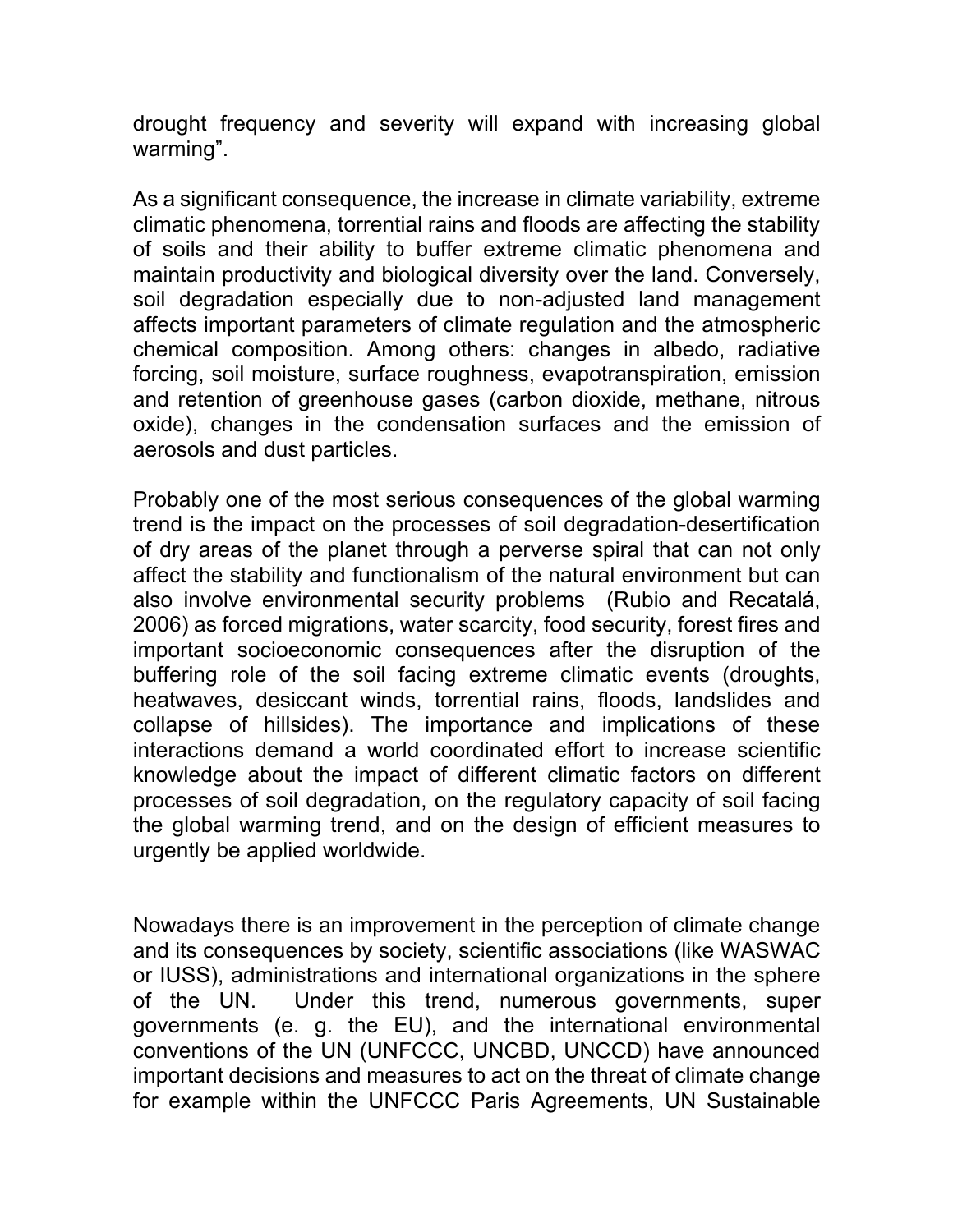Development Goals and numerous New Green Deals and Green Agendas. Reducing greenhouse gas emissions to mitigate global climate change, ensuring food security by maintaining a sustainable and resilient land use (UN, 2013, 2014), having clean drinking water essential for human life and the maintenance of terrestrial and aquatic ecosystems (Laudato Sí, 2015), in order to finally meet the Development Goals (UN, 2015) are all objectives directly involving the natural resource soil. Therefore, achieving those goals will only be possible if we preserve Soil as a common good of humankind (FAO, 2012; UN 2013; SLCS: Declaration of Mar del Plata, 2012). Speaking, writing and making statements about the achievement of the Sustainable Development Goals is useless if you do not work to achieve them, and trying to achieve one to the detriment of the other is to move towards unsustainability, since the real achievement of one of those goals depends on everyone and each.

As a basic constituent of the terrestrial ecosystem, soil assets, soil science and the science of soil protection should certainly contribute to these elaborations and launching of ambitious approaches to combat climate change. Scientifically and logically, it cannot be understood to ignore any of the components of the terrestrial ecosystem, much less the soil as a cornerstone of the entire system. The scant consideration of soil received to date must change. It is now the time to do so without letting these circumstances go by. It should be noted that soil carbon was only considered for the first time in the negotiations on climate change at the Paris Conference (COP 21, UNFCCC 2015).

The inadequate consideration of the soil and its role as a climate regulator is hardly understandable or justifiable, it can prevent efficiency in the overall fight again climate change and can also avoid the success of costly measures applied in others sectors (energy, transport, urban).

# **The context**

For the first time in history, humanity faces a planetary crisis with unforeseeable consequences. The chemical alteration of the atmosphere due to the emission of greenhouse gases, and the consequent climate change, has placed an environmental problem with local origins in the global dimension. With no doubt, climate change is the main social and environmental challenge of the XXI century.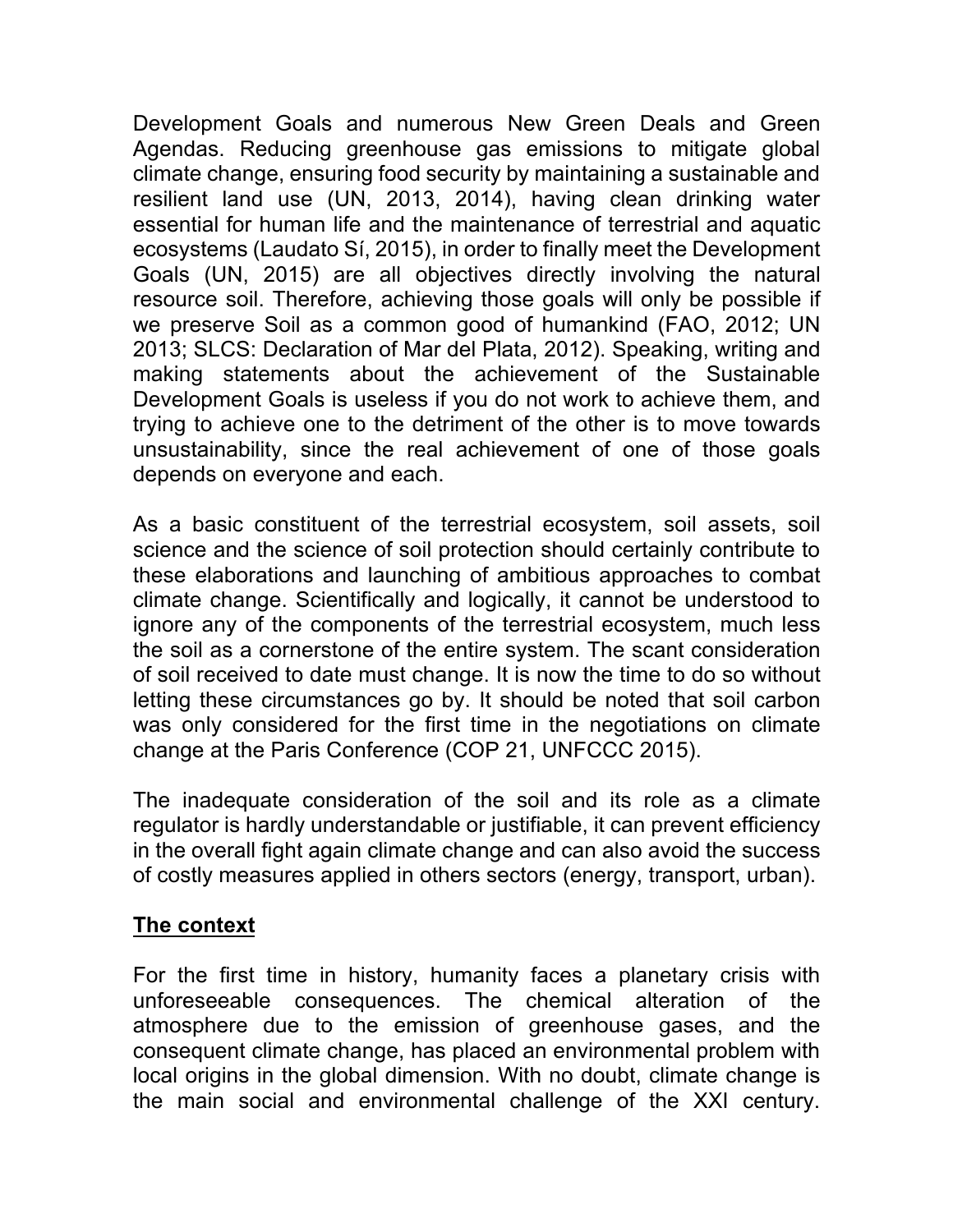Besides, there are other significant crises directly or indirectly related to climate change. These concern demographic explosion, food insecurity; water scarcity and water quality, arable-land scarcity, land degradation and desertification, soil erosion and salinization, environmental security and related forced migrations and conflicts, land-use changes (urban expansion, soil sealing, soil consumption), land contamination, residues and waste, loss of biodiversity and landscape quality, alternative sources of energy: biofuels, natural disasters (forest fires, flooding, landslides) and others.

An increasingly psyched and committed society wants to contribute and change the course of events, but it needs information, guidelines and strategies that support and ensure expectations of progress, well-being and truly sustainable use of natural resources. A concerned society demands the mobilization of all available resources and the enhancement of the natural mechanisms of climate regulation and buffering to unrest the climate emergency. Surprisingly, there is a strategic and overspread natural media, which is soil, that remains almost forgotten. Unexpectedly in the actions taken so far, no significant attention has been paid to the potential role of soil in combating climate change. This is an omission that simply neither humanity nor the planet can afford. The core of this position paper is to call attention to the most cost-effective ways to fight climate change, which are literally under our feet.

Planet Earth has a very peculiar design. Of all its enormous volume, terrestrial life is concentrated in a thin, fragile, exposed surface layer. This living organism that embraces, interconnects and gives life to the planet is called the soil. The rest of the entire mass of the planet is inert and lifeless mineral material. Owing to its biological component soil is very sensitive to temperature and water fluctuations. Terrestrial biodiversity, the production of almost all food, the landscape, the regulation of water resources, the buffering of climate processes, the stability and resilience of the territory and the psychological influence of human belonging and enrichment … depend on that fragile living membrane attached to the Earth. However, and perhaps due to its everyday life, society is not aware of the implications and significance of the living skin of our planet, nor of the crucial functions that it develops nor of its vulnerability. For the public, and in general, it is something dark and unknown that is taken for granted.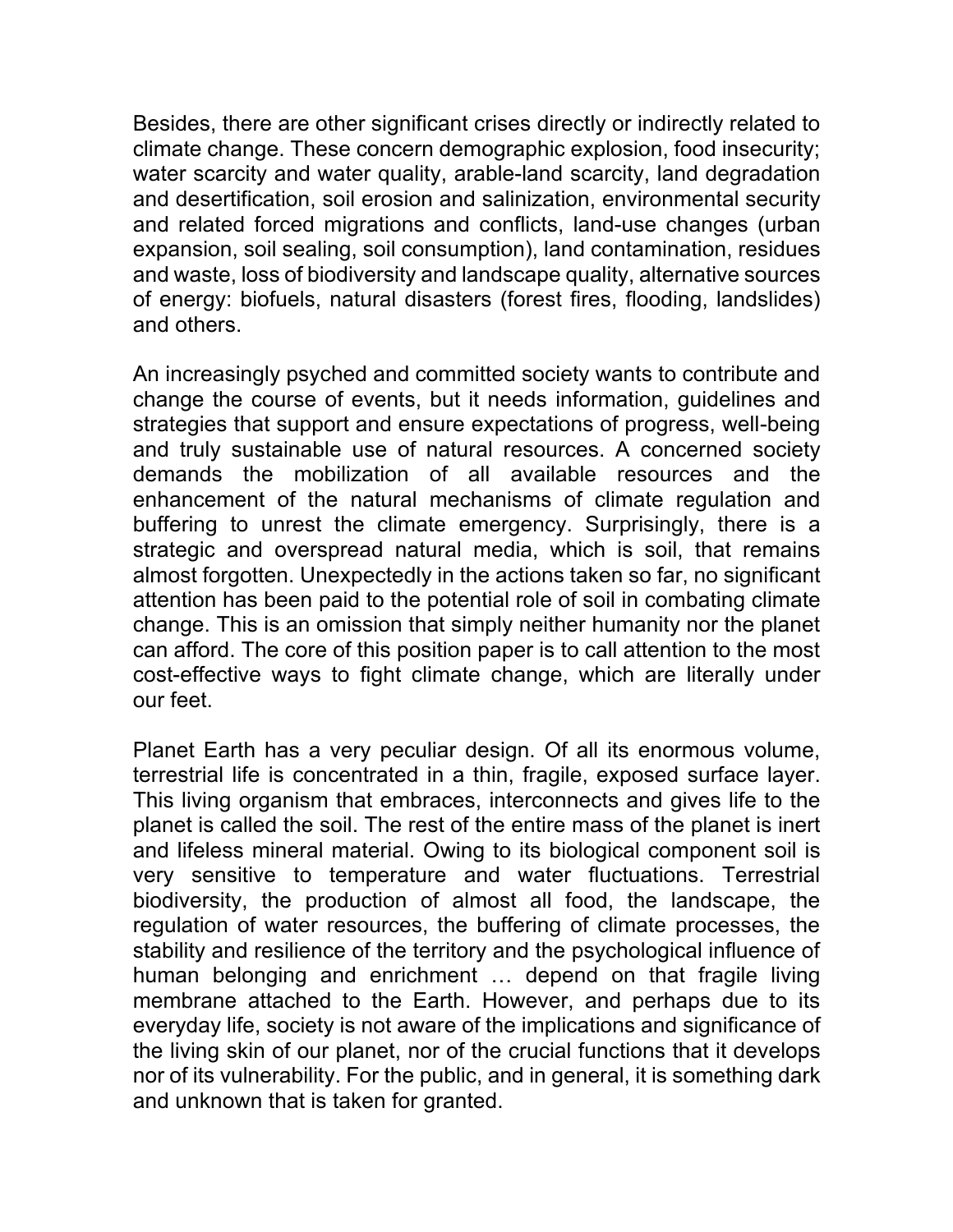Informing and raising social awareness is the first action required to redirect and improve a much-needed better perception. The public needs to discover and enjoy the role of soil as a life support system and their interrelationships, not only with climate but with flora, fauna, food production, landscape, and biodiversity, among others.

Historically, the relationship between man and the soil has been an intimate and a long one, and there is an extended record of successes but also difficulties. History reveals soil and water conservation as crucial to the permanence of any civilization. The management and conservation of the land have shaped human history. It is very illustrative and clarifying to analyze world history from the point of view of man´s relation to productive soil.

A common pattern in the initial development of cultures was a tight dependence on rich land to rise. Historical records reveal that after a flourishing period, and unfortunately in many cases, the unwise management of soil resources by disregarding the limited soil resilience or climatic alterations drove to the depletion of the land capital. This led to a progressive decline in agricultural productivity (yields). When, in the course of this negative trend, the available knowledge or improvised solutions were not enough to find solutions, the scarcity of vital resources easily led to social instability, social disruption, forced migrations, conflict, violent confrontations and wars.

Although there is no general agreement among experts on the reasons for the decline, collapse and disappearance of numerous civilizations over time, there is a consensus in pointing out that the mismanagement or abandonment of soil and water conservation systems is a crucial factor triggering soil security consequences including the collapse of civilizations. Some of them were Indus Valley Harappa, Mesopotamia and the Fertile Crescent, Mesoamerica (Olmec, Maya, Chacooans, Huori) and some others in North Africa and the Mediterranean. Numerous authors have documented the decline of civilizations throughout history in parallel with the destruction of their soil (Hyams, 1952, ed.1976; Carter and Dale, 1955, ed 1974; Lowdermilk, 1999; Lindert, 2000; Montgomery, 2007).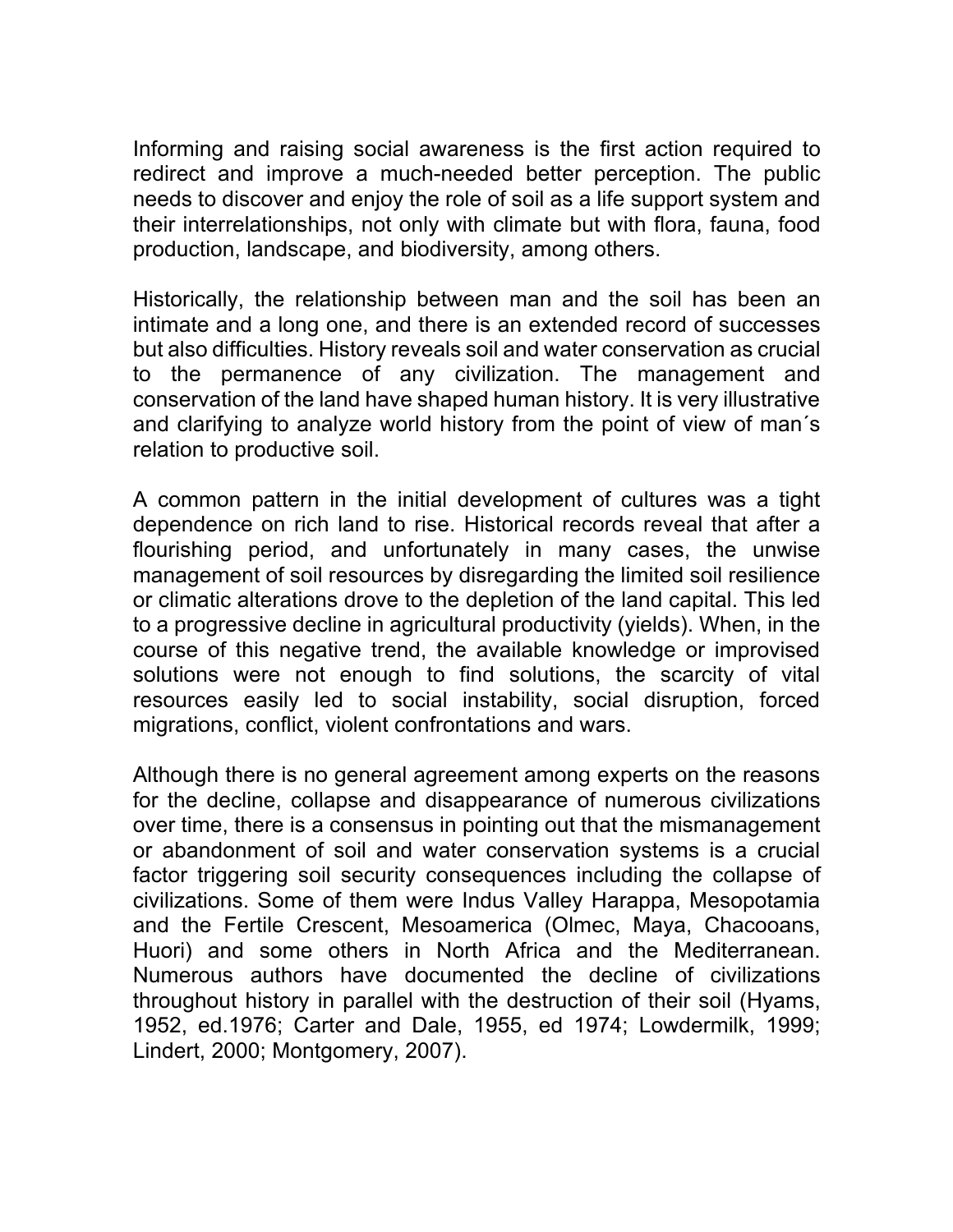All of them contributed with significant thoughts, reflections, and conceptual developments to the historical role of soil conservation in human history and its influence on the rise and fall of civilizations. Climatic alteration has been in some cases, identified as a triggering factor. As indicated, the flourishing of civilization from about 10,000-7 000 years ago was critically dependent on the stabilization of climate conditions. But some of them like Egyptian, Mycenaean, Hittites, Mesopotamian, and Indus Valley civilizations declined about 4,200 years ago (early bronze age) supposedly due to severe drought period (A. Glikson, 2015). In many cases, more than "climate change" which basically has remained the same in the last 10,000 years, the misuse of the land by wrong or inadequate management is identified as a significant factor.

This seems to be the fate of many ancient civilizations that mined soil and accelerated soil erosion well beyond the pace of soil formation and soil capacity to sustain life. In some climatic or social changing circumstances, the incapability to adapt land management to a changing condition or the lack of reaction under a too little, too late perspective was the cause of the decline. The technological revolution to obtain better access e. g. to metals caused a widespread cutting of forests, with the increase of soil water and wind erosion, accelerated during dry spells. The phenomenon was so widespread that aeolian sediments can still be found all around the Mediterranean basin (Yaalon and Ganor, 1973; Costantini et al., 2009; Costantini et al., 2018).

History tells us that management and conservation of the land have determined the life expectancy of civilizations. Such problems are not just ancient history. Some recent great catastrophes like the Dust Bowl, in the 1930s and the Droughts of Sahel, in the 1970s demonstrate the persistence of errors and their consequences in the management of land resources. Also more recently, there has been a substantial increase in different climatic catastrophes due to extreme climatic phenomena of local or regional scope that are taking place all over the planet.

Today we confronted with climate change, increase land degradation, and shrinking land available for food production. Considering the dimension and perspectives of present world problems, history tells us that we cannot repeat mistakes of the past, including errors on soil and water conservation issues. It seems advisable to ask what can we learn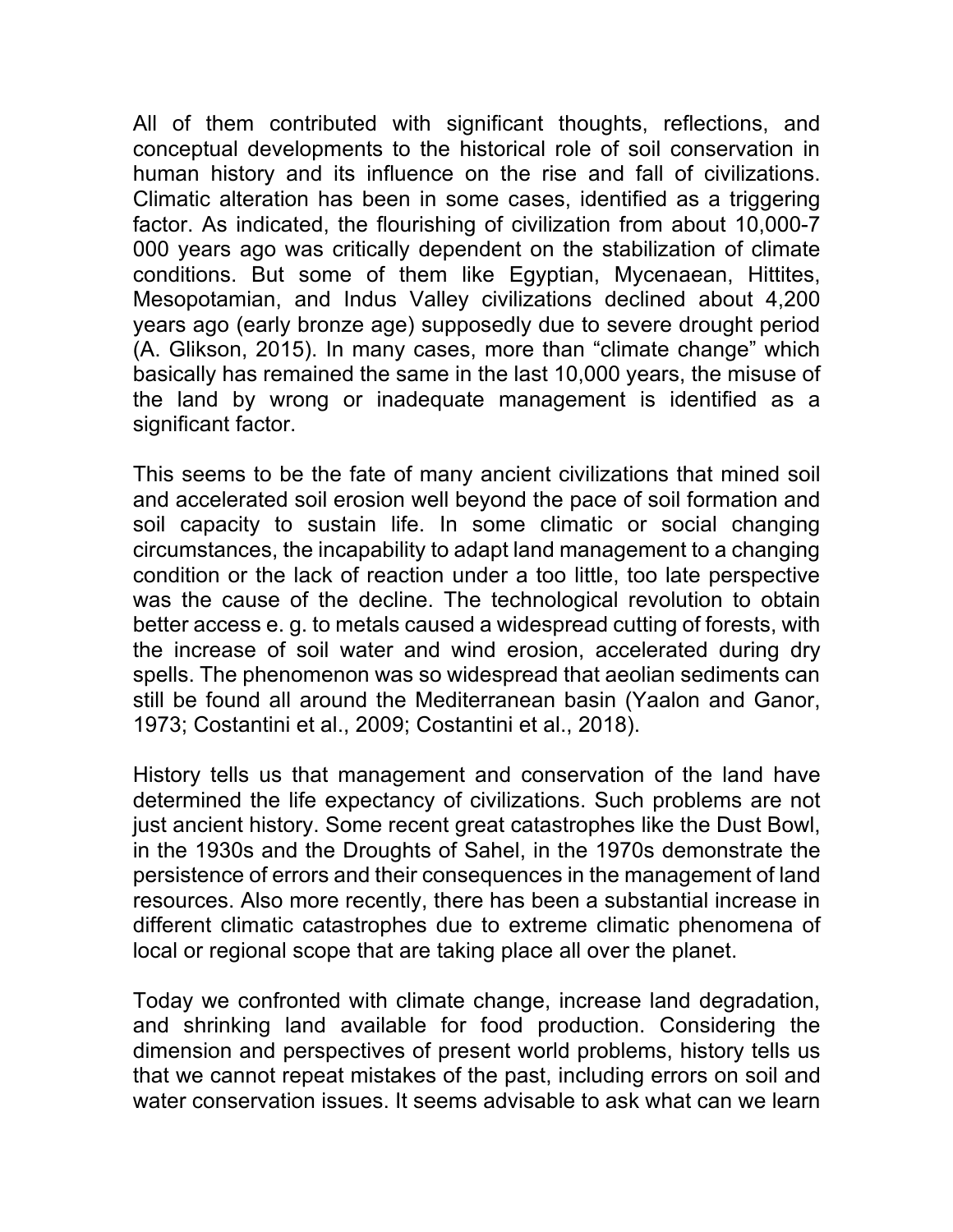from the past and find clues that may apply to our present situation. An embarrassing development for the future could be that now we know all the facts, but is the future world going to suffer the same fate of the past?

### **Soil and climate change**

There is clear but, in some cases, difficultly measurable interactions between soil functionality and climate, as one requires and affects the other and vice-versa, which call for new research efforts and integrated policies and management.

The soil as a limiting layer of the terrestrial ecosystem interacts permanently with the atmosphere from which it receives moisture and maintains a continuous exchange of gases, and energy flows. The soil as a complex living system is in a continuous dynamic co-evolution which tends to adjust to the prevailing climatic conditions into a dynamic equilibrium in which it evolves adapting and oscillating under the influence and impacts of climate factors and human uses (Horn 2021). The ability to recover from these impacts constitutes the so-called resilience of the soil. Conversely, climate receives the influence of soil processes and characteristics.

The soil system constitutes a living environment with enormous biological activity and precisely because of these intrinsic biological implications, it is a very sensitive medium to the availability of water, gases and heat as well as to the variation of climatic parameters.

The organic carbon deposits in the soil constitute a gigantic reservoir with a global content that is estimated at 1,550 Pg, which is just behind the oceans, with 38,000 Pg, and far ahead of the 750 Pg stored by the atmosphere and the 500 Pg of plants. The loss of this natural resource, non-renewable in terms of the period of human life, means the loss of clean and fresh water to drink; at the same time without fertile soil and water, there would be a reduction in the vegetation that captures carbon dioxide and releases oxygen needed for life. The soil organisms that capture carbon dioxide would be reduced, as well as the soil biodiversity. By losing the soil we also lose water, and we would be losing two of the major compartments with real capacity to capture  $CO<sub>2</sub>$  to mitigate climate change (Reyes-Sánchez, 2018). Soil degradation and erosion can easily release large amounts of carbon dioxide fixed in humus into the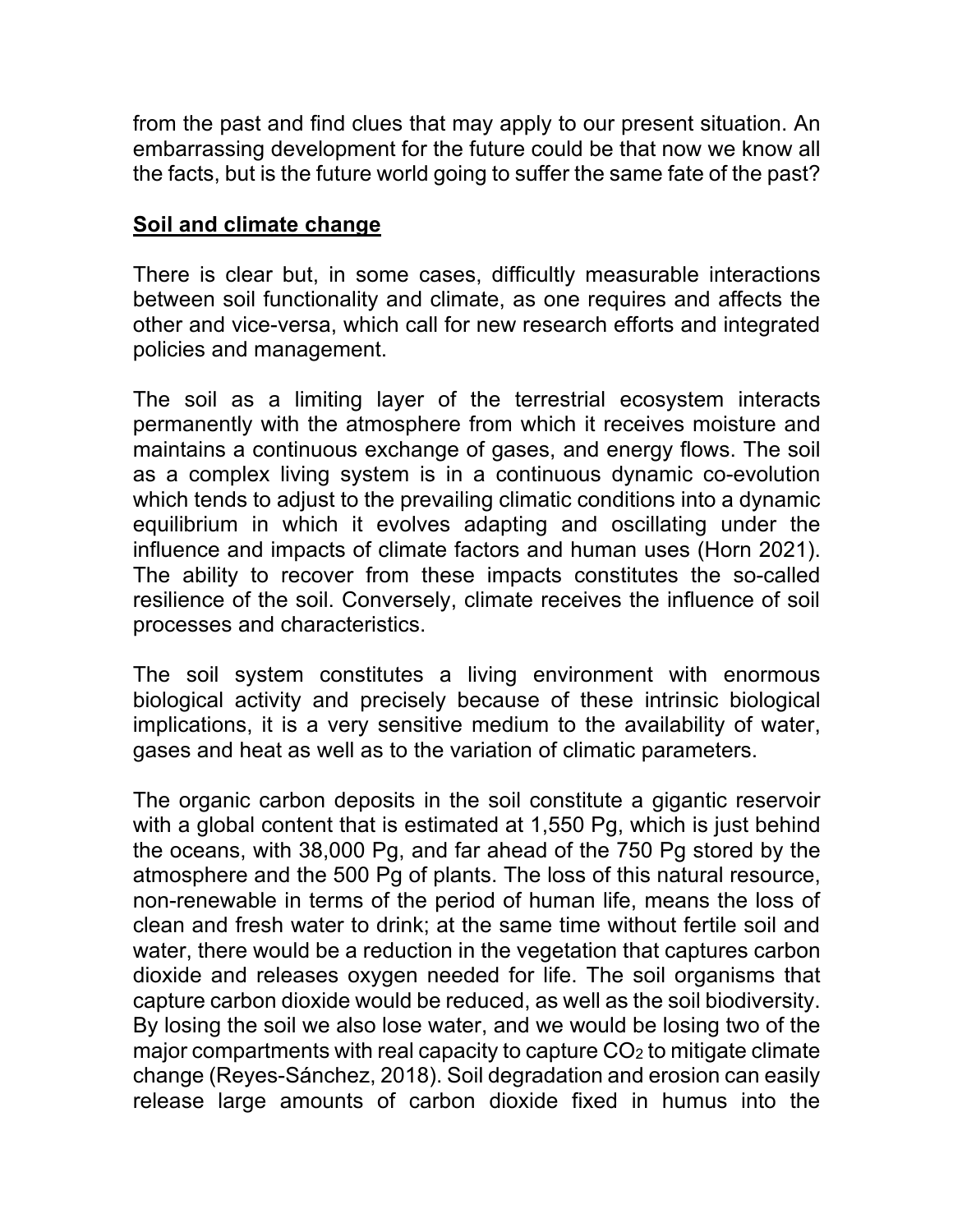atmosphere, further affecting the storage of available water and oxygen essential for plant. The growing and living conditions of microbes, the limited nutrient storage and availability for plant uptake all further influence the functionality of soils as essential component of life.

Therefore, the soil can act significantly as a sink or as a source of atmospheric carbon but it depends on the site-specific soil management strategies. A worrying issue is that the release of soil carbon is threatening to undermine the costly efforts in reducing emissions from industry, cities and transport (http://ec.europa.eu/environment/soil/review\_en.htm).

Predictions of current climate change trends point to soil, land, terrestrial biodiversity, and productive resources as one of the most susceptible elements. The climatic forecast indicates an appreciable decrease in precipitation, an increase in the frequency of extreme events, an increase in evapotranspiration, a decrease of soil moisture reserve, and greater impact of drought periods. These climate patterns imply a general trend of aridification. In the land, this trend leads to an increase in mineralization and a loss of organic components of the soil. It is estimated (Lal et al, 2003) that the loss of soil humus has been increasing since the Industrial Revolution, and is currently about 760 million tons per year. The tendency is to increase due to soil degradation and the effects of global warming. In the vast range of soils present on Earth, and especially among the eroded ones, there are great opportunities not only to capture and sequester carbon to reduce CO2 emissions and greenhouse gas but also to increase the organic material in the soil, with the consequent increase of moisture available for crop systems. At the same time, it contributes to the lag of the impacts of extreme hydro-meteorological events, and it helps to decrease the actual consequences of hunger and poverty, displacement, inequality, and injustice (Reyes-Sánchez, 2012, 2015 and 2018).

Each of the aforementioned issues, though complex correspond to partial perspectives on the same problem to solve: the preservation of life on Earth; therefore, addressing each one separately when in reality they are interrelated and affect each other because they are part of the same system, does not advance as much as it could to achieve this fundamental objective (UN, 2015).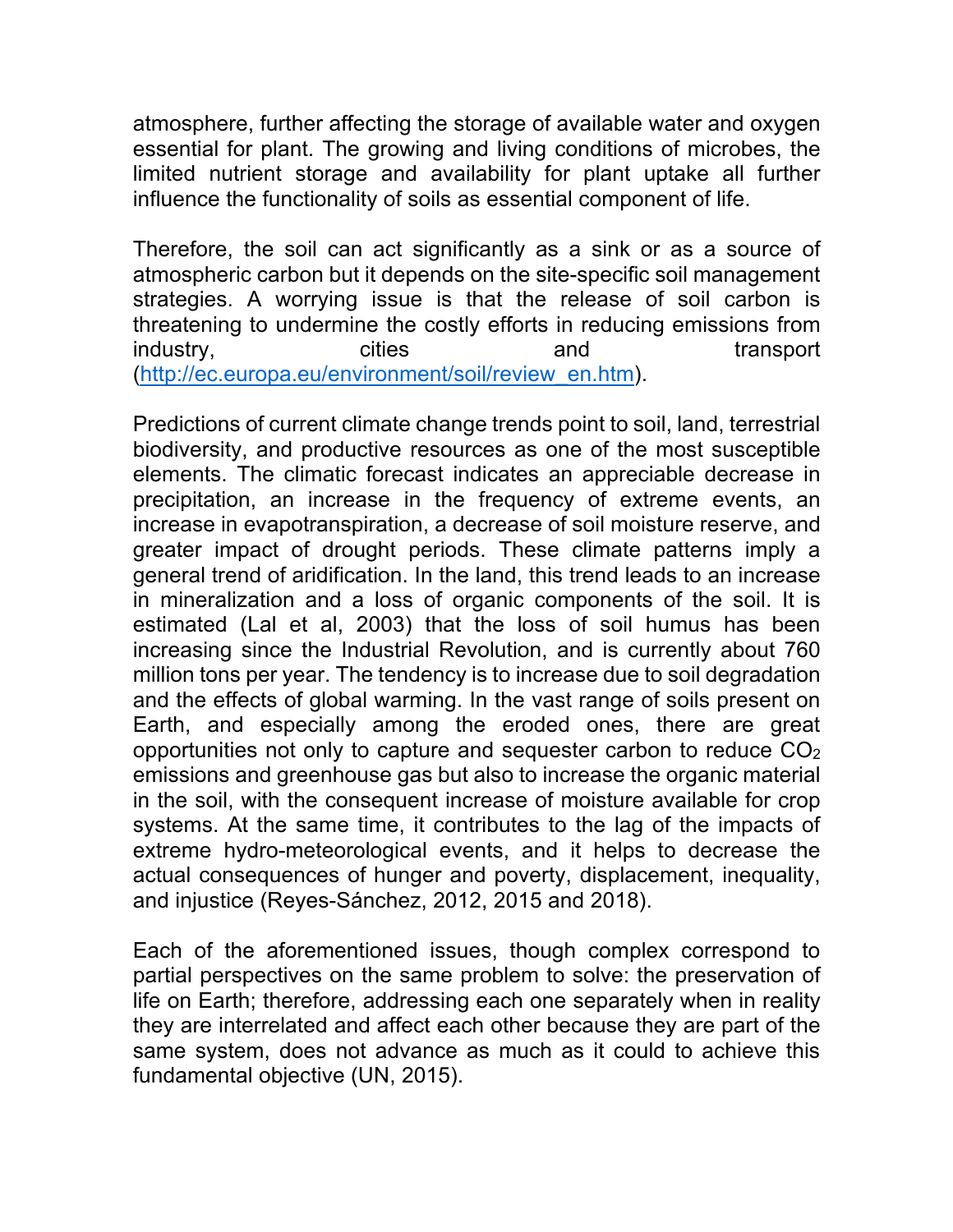The arid zones of the planet (including hyper-arid, arid, semi-arid, and dry sub-humid zones) are characterized by a chronic deficit in the availability of environmental humidity, because of having potential evapotranspiration (EPo) higher than precipitation (P). This situation of structural shortage of water affects the functioning, characteristics, and potential use of the soils of these zones and establishes a situation of vulnerability to impacts as desertification processes. In their initial phases, these processes occur in an insidious and not perceived manner, with no apparent consequences in the function or stability of the soil. However, after continued impacts such as unfavorable climatic events, inadequate land management that persist for years, forest fires, and subsequent erosion processes or lack of restitution of organic components, the soil begins a progressive loss of biological quality and productive capacity. If the misuse of land, or climate aridity conditions, are maintained, the soil progressively loses its capacity to recover and to return to the situation of fertility and initial equilibrium. In this impoverishment of the soil, the decreasing levels of organic matter play a significant role, due to their influence in maintaining an adequate edaphic structure, which is one of the crucial properties of the soil. The decrease in the proportion of humus in the soil and its consequences in the degradation of the soil structure both alter the capacity of the soil to manage and maintain moisture reserves. It also affects aeration, the dynamics of nutrients, and therefore the chemical fertility and biological life of the soil. The degradation of the structure also impacts the physical properties of the soil, decreasing the intrinsic capacity of the soil to withstand erosive processes and misuse.

If the trend of progressive degradation continues, at a certain threshold or tipping point, the system passes at a low level of biological quality, in which the possibilities of recovery become very difficult or irreversible. Soils have generally under all climatic conditions a defined and limited soil strength which quantifies the resilient processes while exceeding them results in irreversible changes. These are the circumstances of non-linear response that could include irreversible damage or extreme conditions of desertification in which all the biospheric potential of the area can catastrophically lose both biological and economic productivity. Some regional abrupt changes and tipping points could have severe local impacts, such as unprecedented weather, extreme temperatures, and an increased frequency of droughts and forest fires (IPCC,2021).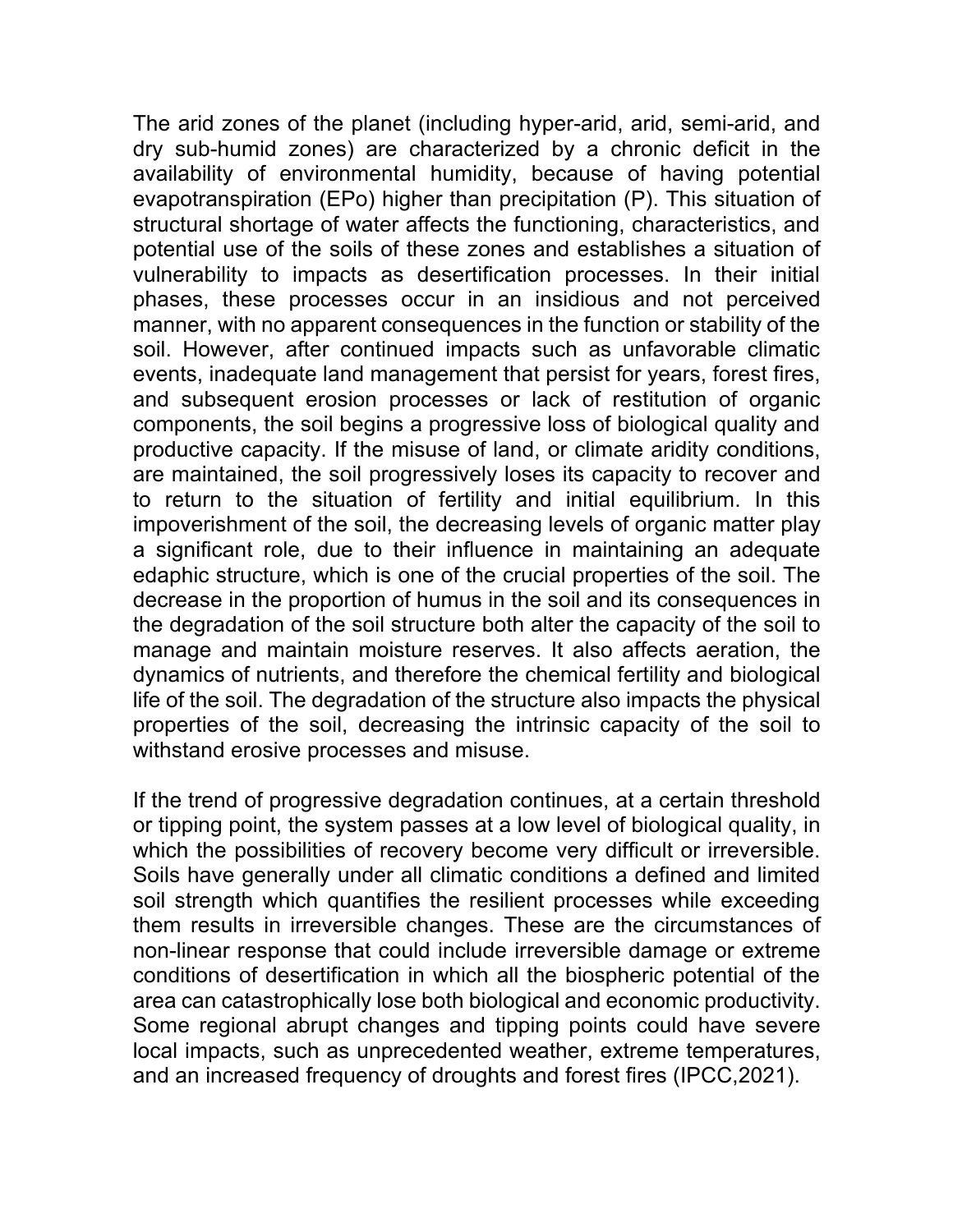The United Nations Convention to Combat Desertification (UNCCD), defines the process of desertification as the degradation of the lands in arid, semi-arid, and dry sub-humid zones resulting from various factors, such as climatic variations and inadequate human activities. The processes of degradation include, among others: water and wind erosion, salinization and sodification, sealing and compaction, loss of organic matter, and permanent loss of vegetation cover. In its latest consequences, desertification represents the conversion of the affected land to waste and unproductive territory.

Some existing predictions for the drylands of the planet indicate temperature increases between 2 and 6.3 ºC, appreciable decrease in precipitation, increase in the frequency of extreme events, increase in evapotranspiration, decrease of soil moisture reserve, and greater impact of drought periods. These climate patterns imply a general trend of aridification with a concomitant loss of organic components of the soil. This degradation can release huge quantities of  $CO<sub>2</sub>$  into the atmosphere. Soils also regulate other greenhouse gases such as the fearsome methane or nitrogen oxide. It is estimated that one-third of atmospheric carbon dioxide of anthropic origin, comes from soil degradation.

The warming trend will also affect the maintenance of the salts in the profile of the soil and its eventual rise to the surface by reducing rainfall and increasing evapotranspiration processes. This trend can significantly aggravate existing salinization and sodification problems and, in general, water quality for agricultural, urban and industrial uses.

As already mentioned, another important aspect related to soil functions is its capacity as a buffer against extreme weather events. Among the impacts of droughts, there are the effects of torrential rains. A degraded soil is intrinsically less stable and is more easily disaggregated and mobilized. Its infiltration capacity is affected by increasing the relative values of runoff due to an altered pore diameter and continuity over depth. In these circumstances, the effects of water floods, landslides, avalanches, and floods increase. As the volume of eroded soil increases, runoff also increases its destructive energy. The effects give rise to damages in agricultural production, impacts on inhabited areas and infrastructures, silting of hydro-electrical dams and wetlands, damage to communication infrastructures and increase economic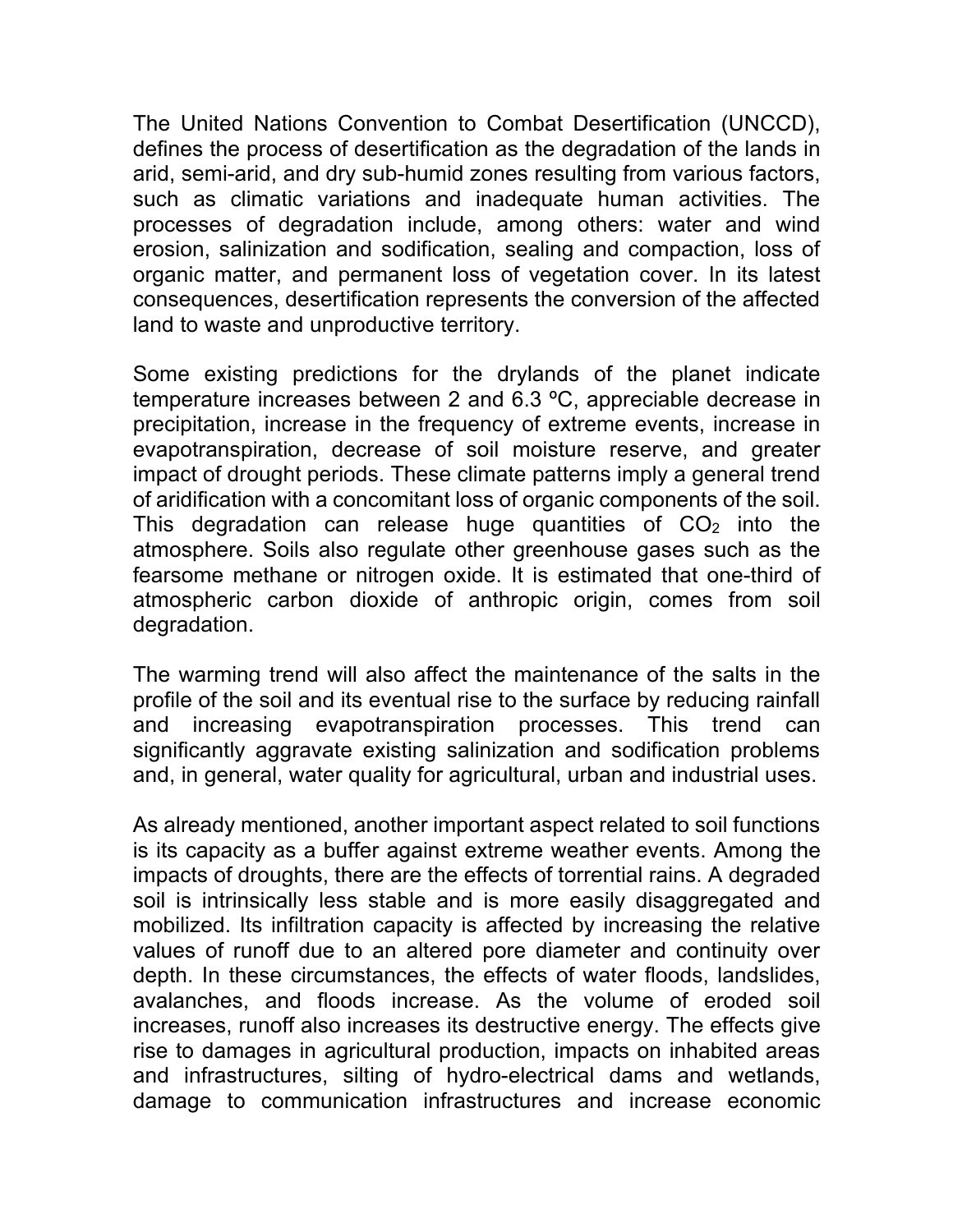demands to the administration and insurance sectors concerning the damage produced.

The conditions of extreme land degradation or desertification lead to the loss of the biological potential of the affected land and with it of its economic productivity. Without soil, we cannot speak of biodiversity, agricultural production, stabilization and resilience of the territory, efficient management of water resources, enabling landscape and, in a word, of a favorable, productive, and empowering environment to the development of natural life and the best human development.

### **Feedbacks mechanisms between soil and climate system. Albedo and radiation balance.**

The albedo is the ratio, expressed in percentage, of the radiation that a surface reflects in relation to the radiation that falls on it. A surface without reflected light would have an albedo of zero value while a surface that reflected all incident radiation would have an albedo of 100%. The average albedo of the Earth is around 30% but depending on the characteristics of the Earth's surface its values vary widely. The recent snow has an albedo of around 90% and the oceans oscillate between 5- 10%. Soil albedo also varies widely depending on its characteristics (organic matter content, color) and its vegetation cover or specific use. Soils devoid of vegetation, of an arid or semi-arid zone, can have an albedo between 15-25% (high reflection) while a dense forest or the surface of humid forest soil can have an albedo of around 8%. The deserts of the planet show the highest albedos of the emerged land not covered by ice or snow.

Degraded or decertified areas tend to change in color towards lighter shades due to a decrease in vegetation cover, a reduction in topsoil or leaf litter, loss of soil organic matter, or due to the characteristics of the soil, which can often be loamy, whitish-greyish or even with superficial saline efflorescence. The lighter tones imply an increase in albedo, that is, an increase in the reflection of the radiations that affect the surface of the soil. The different albedos values influence local climatic conditions, affecting convection processes and the development of precipitations (Rubio, 2007). However, the quantification of their effects on the global warming trend is not yet adequately established and is currently the subject of numerous investigations. According to the hypothesis of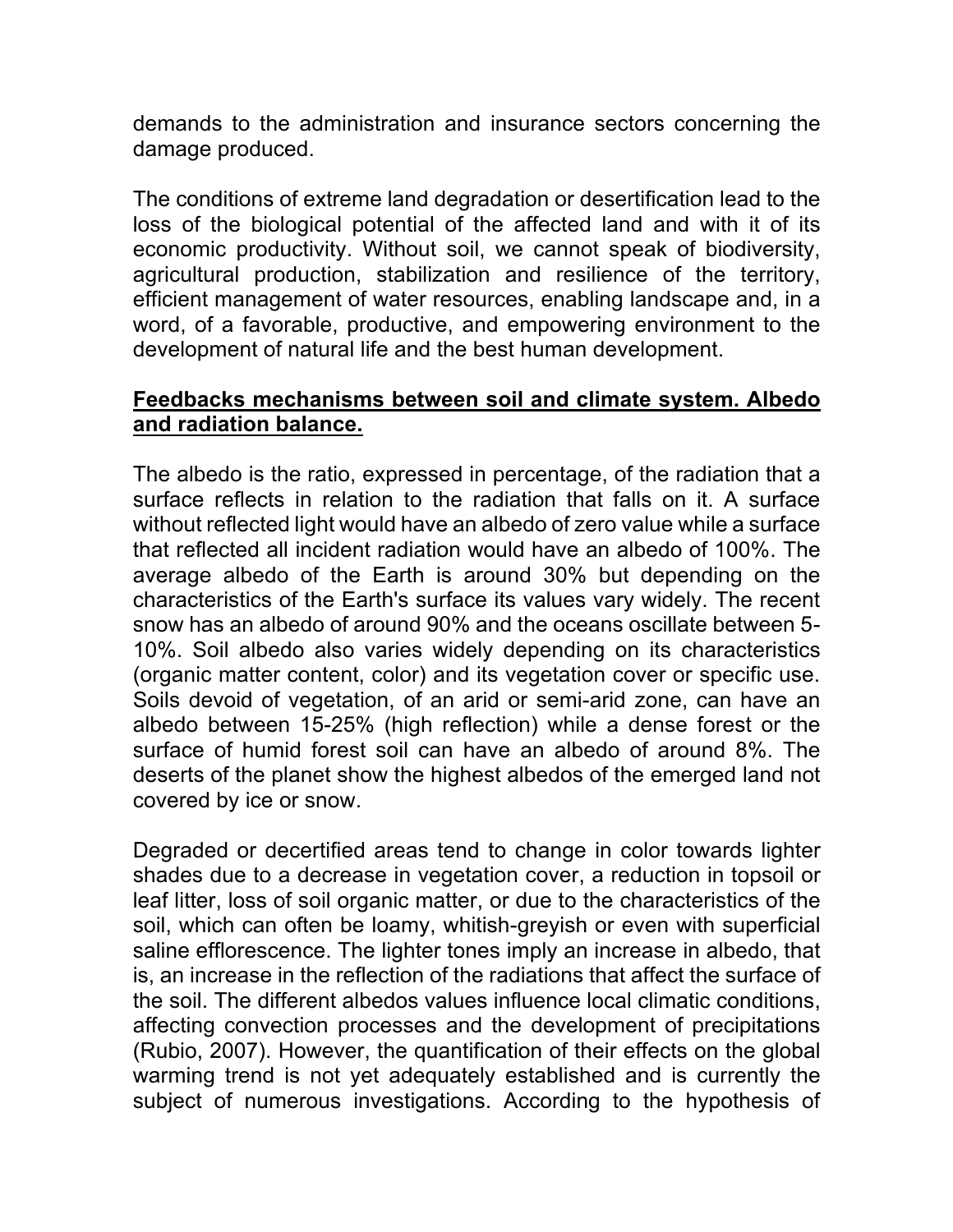Otterman (1974) and Charney (1975), the increase in albedo induces a net reduction in the emission of shortwave radiation. This tends to induce a cooling of the soil surface that increases the subsidence processes. This, in turn, causes a reduction in convection and cloud formation. As a consequence of this reduction in atmospheric instability, the precipitation possibilities in the area are reduced.

The opposite happens with the albedo decrease, that is, with the decrease in reflection. This circumstance corresponds to darker colors on the surface of the soil, such as situations of a dense vegetation cover, the presence of abundant superficial organic mulch, or the existence of a superficial edaphic horizon rich in humus and as a consequence of black or brownish-dark color. These characteristics do not correspond to decertified areas but quite the opposite. In these situations of scarce albedo, greater heating of the surface of the soil takes place that tends to increase the processes of convection. This increase in instability will increase the chances of precipitation in the area.

So, what emerges from the Otterman-Charney hypothesis is that decertified areas are likely to increase their risk of desertification to a greater extent by causing conditions that diminish the chances of receiving the rainfall that would alleviate the spiral of degradation. On the contrary, stable, fertile areas with good vegetation cover are more likely to increase their levels of water reserves.

Other effects linked to desertification would be those that affect radiative forcing. The Earth's surface receives a continuous flow of solar energy of 341 W /  $m^2$ . A part of this energy is absorbed by the earth's surface and by the atmosphere and another part is reflected and returned to space. At the same time, the Earth itself and its atmosphere emit energy to outer space. The result is a balanced equilibrium between the energy received and the energy emitted. Human activities (emissions, changes in land use, degradation) can alter this balance causing disturbances or forcing. Radiative forcing is the difference between the energy of incoming and outgoing radiation in a given climate system. When there is a positive radiative forcing, ie more incoming than outgoing energy, the system tends to heat up. If the forcing is negative, the tendency is towards cooling. The concept of radiative forcing has been used in the IPCC reports in the context of an assessment that allows detecting changes in the radiation balance of the Earth's climate system, caused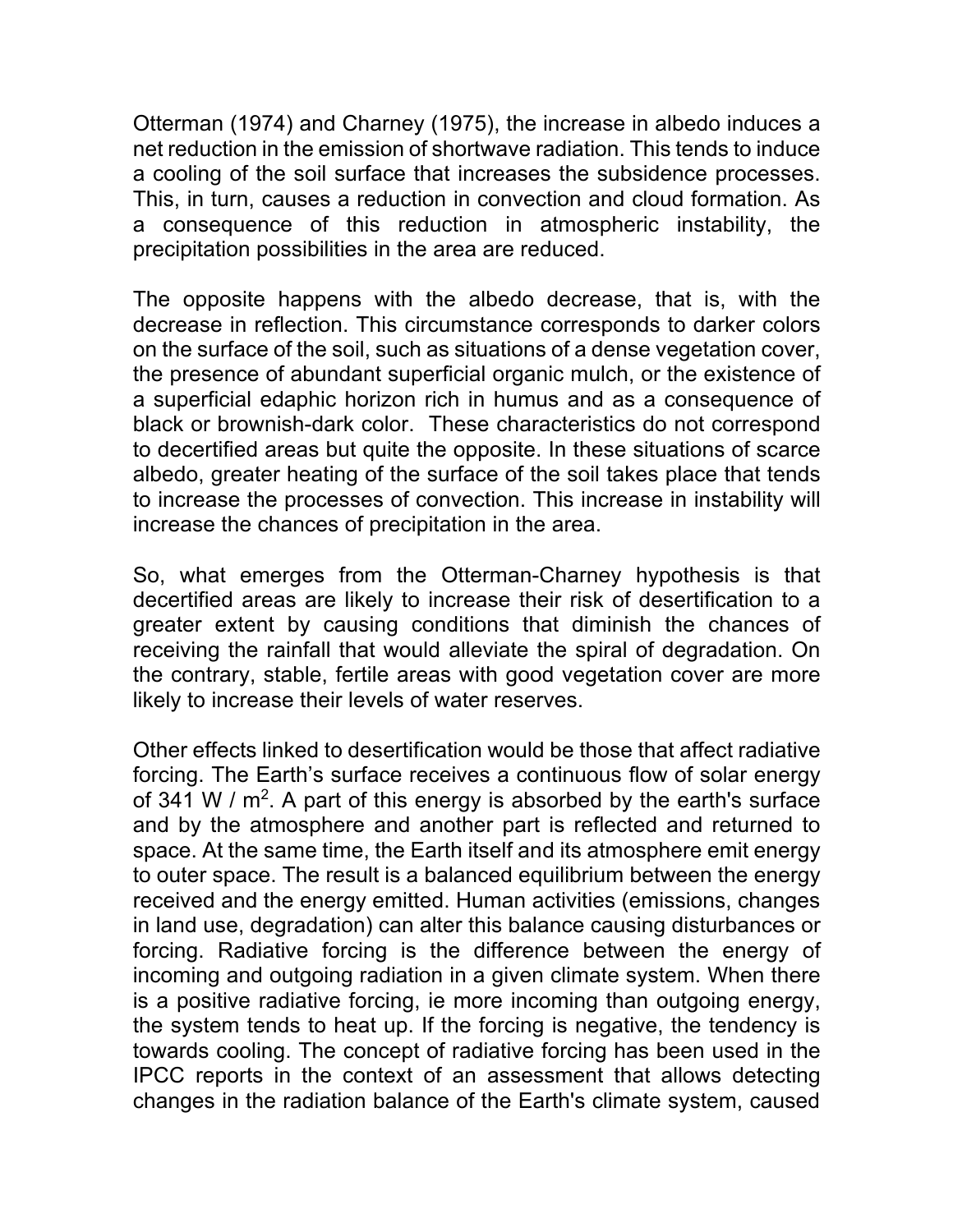by disturbances (forcing) external to the system (for example, human activities). The greenhouse gases  $(CO_2, CH_4, N_2O, CFC)$ , tropospheric ozone, the decrease of albedo and stratospheric water vapour, have a positive forcing that hypothetically contributes to warming. On the other hand, aerosols (above all sulfides) or the increase of albedo, would have a cooling effect. Radiative forcing is one of the many parameters of interaction between desertification processes and climate regulation systems. According to IPCC 2021: "Land use and aerosol forcing and land-atmosphere feedback play important roles in modulating regional changes, for instance in weather and climate extremes. These can also lead to higher warming of extreme temperatures compared to mean temperature, and possibly cooling in some regions. The soil moisture– temperature feedback was shown to be relevant for past and presentday heatwaves based on observations and model simulations".

Besides changes in albedo, the effects of radiative forcing, and the emission of greenhouse gases, there are other mechanisms involved in the interaction of soil-climate change. Some of them are the influence of levels of soil moisture, the pattern of surface roughness, the evapotranspiration processes, changes in the condensation surfaces and the emission of aerosols and dust particles that operate with different degrees of intensity in the different biomes of the earth according to their specific characteristics. Like other diverse aspects of the interactions soil-climate change, there is a growing interest in deepening and quantifying these two-way implications. The synergies between studies from different disciplinary perspectives are very much needed in the effort of better appraisal, prediction, and overall prevention of climate change.

#### **Some conclusions. What is necessary to do**

Generally, there has been scarce consideration to the appraisal of soil mismanagement and land resources depletion in the study of evolution and survival of cultures. However, history reveals soil and water conservation as crucial to the permanence of any civilization. Management and land conservation have shaped human history. Today we confront climate change, increasing land degradation and shrinking land available for food production. Considering the dimension and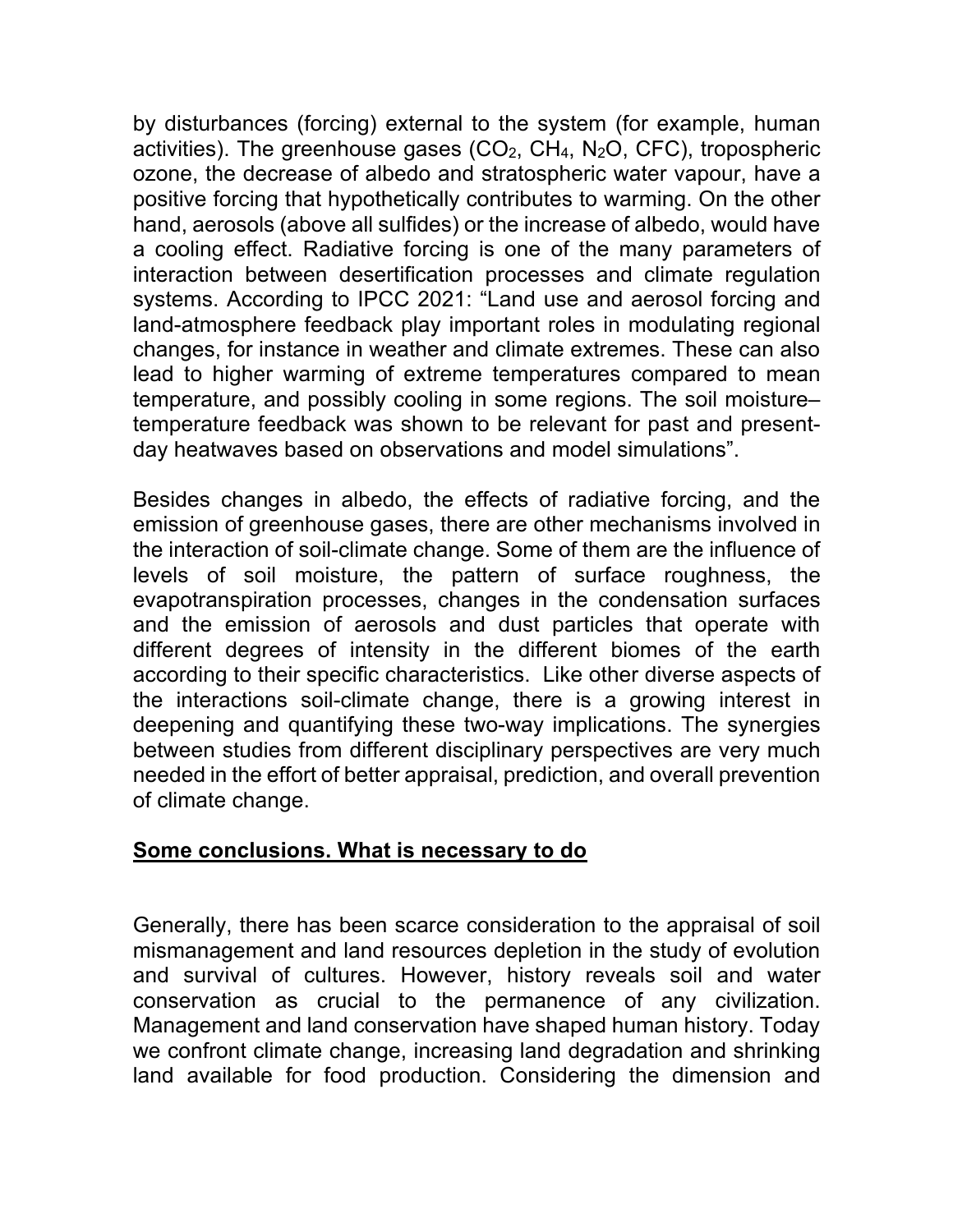perspectives of present world problems history tells us that we shall not repeat mistakes of the past, including errors on soil management issues.

There is an important and close relationship between climatic factors and processes and soil performance and characteristics. The soil receives and evolves under the influence of the climate and this, in turn, acts by regulating and modifying the climatic parameters. Therefore, the potential of the soil as a climate regulator is an important option that has not yet been adequately developed in the fight against climate change.

New perspectives and visions are evolving in a world in rapid transition that demands the addressing of new and crucial societal and environmental expectations driven in many aspects by the ongoing climate change.

A much-needed vision is to achieve the adequate appraisal of soil as a crucial and essentially non-renewable natural resource and as a natural system that provides many socio-economic benefits and important ecological functions, including the paramount importance of regulation and mitigation of climate change. This vision should include primarily the raising of social awareness for soil conservation and sustainable use of the land through advisory and educational approaches.

Given the intrinsic transversely characteristic of soil/land, there are many sectors to consider in the interconnection of soil and climate change, including agriculture, forestry, biodiversity, urban and land planning, nature conservation, landscaping, water resources, and the specific soil aspects most directly focused on mitigation and adaptation to climate change.

The increasing demand for land for urban development and infrastructures is consuming our most fertile soils. At the same time, inappropriate or unsustainable use of soil and how we deal with our waste is affecting soil health, which in turn, disrupts the capacity of soils to carry out the vital services that they perform. Climate change is putting further pressure on soil health.

For the previous reasons, soil condition is at the heart of the new Green Deal for Europe (European Commission, 2020) and the United Nations Sustainable Development Goals, both of which aim to reduce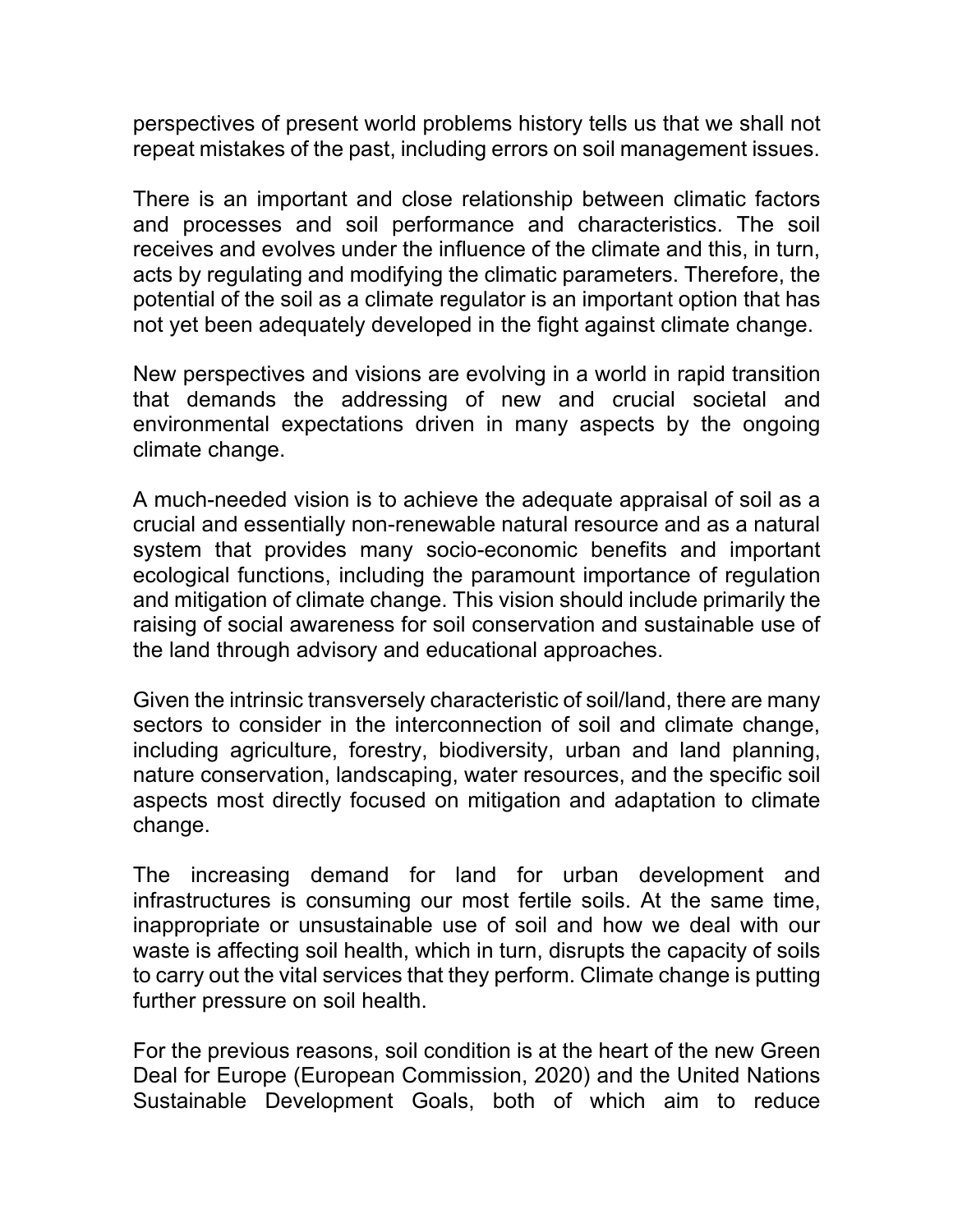biodiversity loss and pollution, reverse climate change while striving for a healthy environment and sustainable land use. It is needed to activate the mechanism to assume the actions required to fulfill the aims of the UN SDG, especially on the ones related to soil and land as human life quality support under global and common legislative frameworks.

On the risk of food insecurity, we need to enhance agricultural productivity, but at the same time, we face the enhanced soil environmental requirements in order to maintain or to restore soil ecological functions and services. It is needed a new approach on Sustainable Land Management (SLM) to enhancing the biological component of the soil operating at the multi-scale-scope approach from soil structure to landscape dimension. Fortunately, SLM and Soil and Water Conservation Practices are increasingly reinforcing approaches on soil ecological functions and the provision of agroecosystem services. These will represent the improvement of agricultural production in terms of its efficiency and its adaptation to climate change, highlighting the fundamental role of technological and biotechnological improvements. Land base adaptation-mitigation approaches to climate change offer opportunities for innovative scientific and technological advances. Many management strategies have the beneficial effect of reducing emissions and sequestering carbon, such as the use of cover crops and planting and protecting trees and other perennial plants. Reduced tillage can reduce machinery load on fields and soil compaction. The amount and timing of nutrient application should be closely tied to precipitation frequency, duration, amount, and intensity.

In general, producers need to know which strategies will be the most impactful in their unique situations but scientific certainty is often lacking on precisely how well many of these strategies work in different regions and production systems amidst a changing climate

As for human behavior, it is necessary to introduce changes in the dietary guidelines towards healthy products with fewer emissions and land use. Likewise, it is necessary to reduce food waste, both in the supply chain and in households and to reuse them according to the principles of the circular economy.

It is necessary to regain and redefine climate change mitigation measures based on enhancing the potential of the soil as a sink for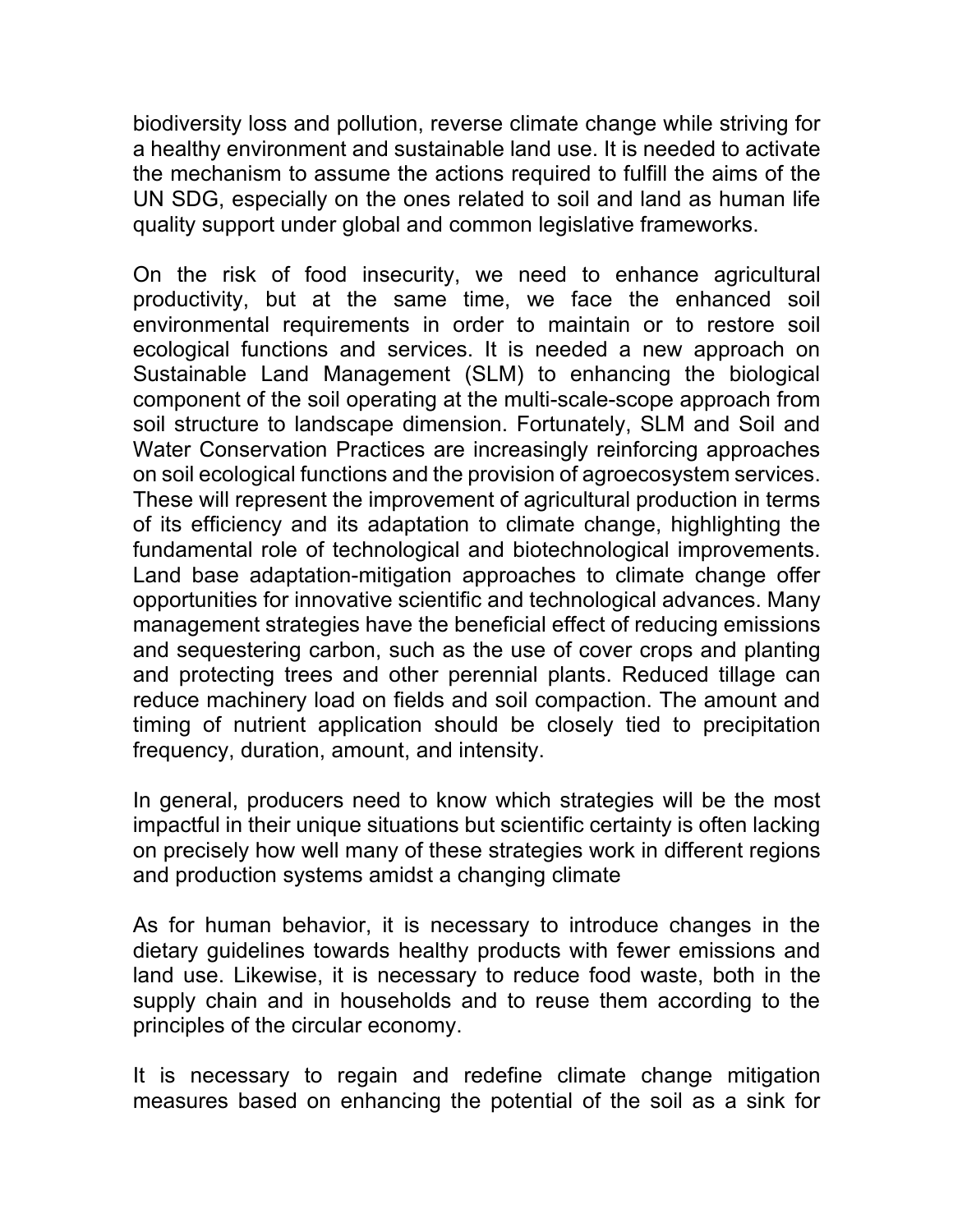atmospheric carbon through the application of afforestation, land restoration measures, and soil carbon sequestration as indicated in the last IPCC reports.

To keep our existing levels of progress and development we are forced to a radical change on environmental, social, and economic approaches and attitudes and to seeking out social innovations and different ways to live for not to repeat the mistakes of the past. The carbon cycle in the soil, and the protection of the land, are at the center of the paradigm shift and are crucial factors in the fight against climate change. Under this large paradigm, there are today three main global issues for the sustainable use of soil resources: 1) To increase food production through a more ecological and site-specific agriculture 2) Enabling soil conservation and soil ecological functions to preserve land resources and biodiversity and 3) Reinforcing the soil regulation capacity for climate change mitigation.

We are more aware now of the likely consequences of our choices than any society in history. Wouldn't it be disconcerting if we continued to make the wrong ones? How we will be judged by future generations?

Only a profound and intelligent radical change in the way we behave with the planet that supports us will allow us to face this first and greatest global challenge caused by ourselves. Now is the time to take action.

From WASWAC and the IUSS we call on all scientific societies to join the common cause indispensable to the existence of life on Earth: FERTILE SOIL AND WATER PRESERVATION.

Laura Bertha Reyes Sánchez President of the IUSS

Duihi Ning President of WASWAC

**Authorship:** Dr. José L. Rubio (WASWAC), Dr. Laura B. Reyes (IUSS), Dr. Ning Duihu (WASWAC), Dr. Edoardo Costantini (IUSS), Dr. Rainer Horn (IUSS) and Dr. Miodrag Zlatic (WASWAC).

#### **References**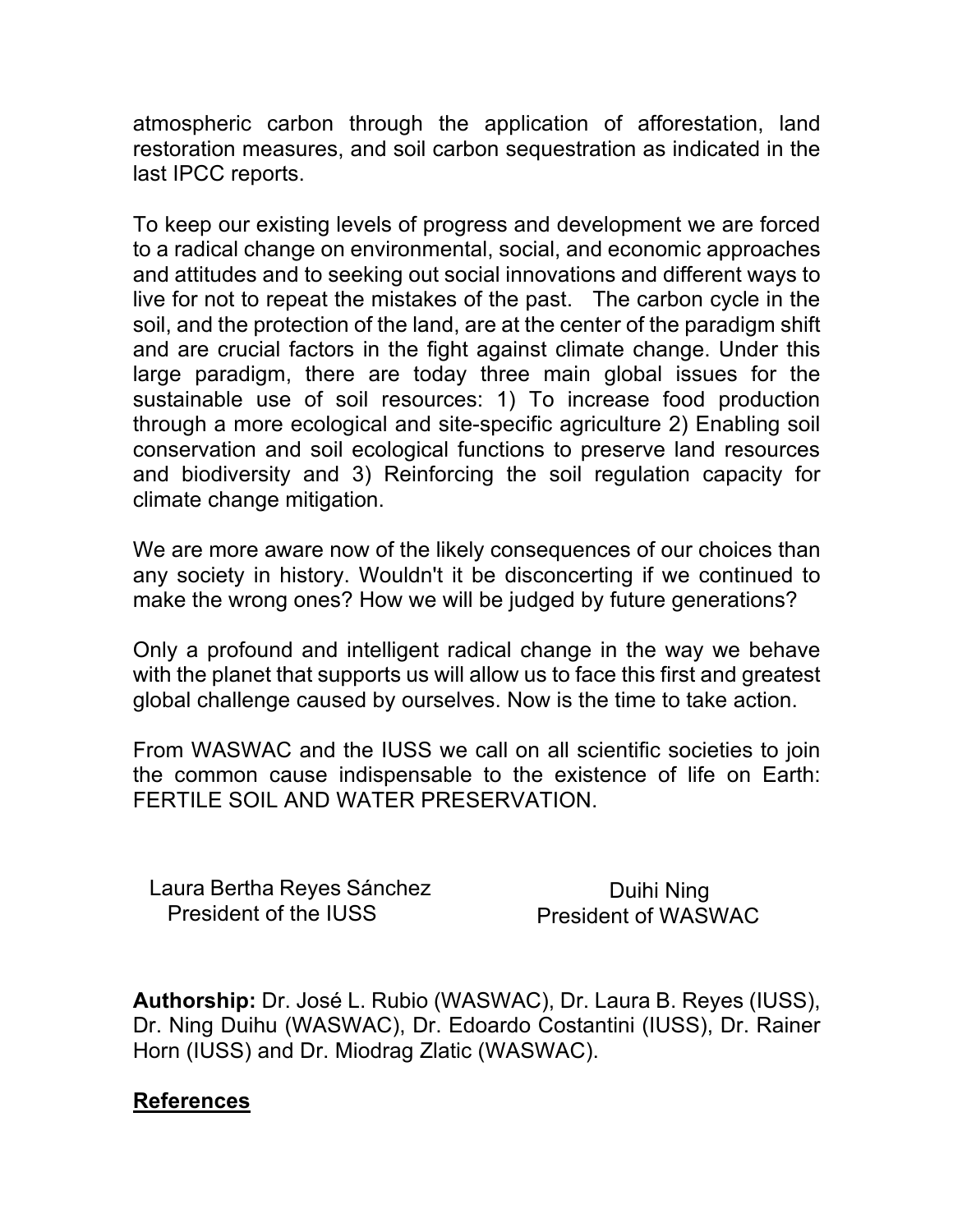Carter, V.G. and Dale T. (1955, ed.1974) Topsoil and Civilization, University of Oklahoma Press.

Charney, J. G. (1975) Dynamics of deserts and drought in the Sahel. Quarterly Journal of the Royal Meteorological Society 101, 193-202.

Costantini, E. A., Carnicelli, S., Sauer, D., Priori, S., Andreetta, A., Kadereit, A., Lorenzetti, R. (2018). Loess in Italy: Genesis, characteristics and occurrence. Catena, 168, 14-33.

Costantini, E. A. C., Priori, S., Urban, B., Hilgers, A., Sauer, D., Protano, G., Nannoni, F. (2009). Multidisciplinary characterization of the middle Holocene eolian deposits of the Elsa River basin (central Italy). Quaternary International, 209(1-2), 107-130.

European Commission (2020) Caring for soil is caring for life – Ensure 75% of soils are healthy by 2030 for healthy food, people, nature and climate. Interim report of the Mission Board for Soil health and food. http://ec.europa.eu/environment/soil/review\_en.htm

FAO (2012) Global soil partnership Mandate. Accessed at URL: http://www.fao.org/globalsoilpartnership/es/

Glikson, A.Y. (2014) Climate and Holocene Civilizations. In: Evolution of the Atmosphere, Fire and Antropocene Climate Even Horizon. Springer Briefs in Earth Sciences, Springer.

Hartmann, P., Zink, A., Fleige, H., Horn, R. 2012: Effect of compaction, tillage and climate change on soil water balance of Arable Luvisols in Northwest Germany. Soil and Tillage Research. 124:211-218

Horn, R. 2021. Soils in Agricultural Engineering: Effect of Land-use Management Systems on Mechanical Soil Processes. In Hydrogeology, Chemical Weathering, and Soil Formation. Hunt, A., Egli, M., Faybishenko,B. (Eds.) Chapter 10A, 187-199; Wiley&Sons: Hoboken, NJ, USA ISBN: 978- 1-119-56396-9

Hyams, E. (1952, ed.1976) Soil and civilization. New York, Harper & Row.

Lal, R. Soil erosion and the global carbon budget. *Environ. Int.* 2003, *29*, 437–450.

Latin-American Society of Soil Science. Declaración de Mar del Plata (2012) Accessed at URL: http://slcs.org.mx/index.php/es/informacion-general/declaraciones/8-mar-del-plata Lindert, P.H. (2000) Shifting ground: the changing agricultural soils of China and Indonesia. Cambridge, MA: MIT Press.

Lowdermilk, W.C. (1999) Conquest of the Land Through 7.000 Years. USDA Agric.Inf.Bulletin No. 99.

Montgomery, D.R. (2007) Dirt: The Erosion of Civilizations. University of California Press.

IPCC (2007) 4th Assessment Report. Working Group II. Chapter 2: Changes in Atmospheric Constituents and in Radiative Forcing.

IPCC (2019) Climate Change and Land: an IPCC special report on climate change, desertification, land degradation, sustainable land management, food security and greenhouse gas fluxes in terrestrial ecosystems.

IPCC (2021): Climate Change 2021: The Physical Science Basis. Contribution of Working Group I to the Sixth Assessment Report of the Intergovernmental Panel on Climate Change. Cambridge University Press. In Press.